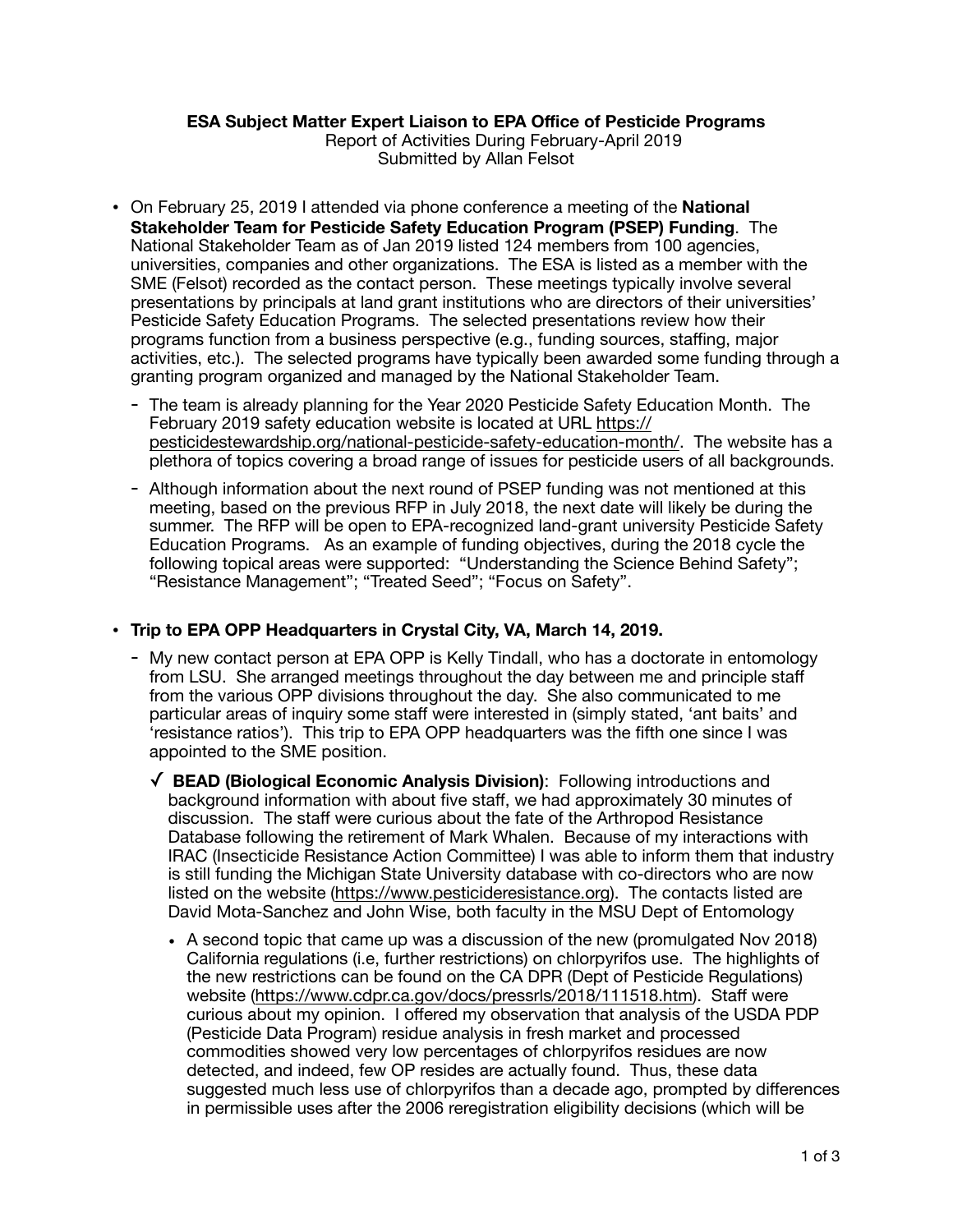supplanted following decisions based on more recent risk assessments) and substitution with a variety of active ingredients that conform better to the "reduced risk" pesticide initiative. Thus, without knowing specifically how chlorpyrifos might be used in California, I proffered the idea that the new restrictions may not have much impact.

- ✓**EFED (Environmental Fate & Effects Division)**: I met with staff in the EFED division that were working on pollinator protection issues. After meeting staff with a very wide diversity of backgrounds (mostly ecologists, fishery biologists, botanists, avian biologists, and an invertebrate toxicologist), the discussion ended up focusing on recruiting new staff for the future. They sought my opinion as an academic on how best to recruit staff, especially from academic institutions, because they are trying to fill open positions. I discussed the current state of training in land grant universities and how the science disciplines have been balkanized into narrower areas. I talked about the kinds of skills I was seeing among students and their strengths and weaknesses.
- ✓**BPPD (Biopesticides & Pollution Prevention Division)**: Most of the staff I met with in this meeting were focused partly on emerging technologies. The staff were interested in the idea of crops as an ecosystem and sources of information that looked at cropping systems from a more meta level. We talked about risk assessment and how BPPD guidelines for risk assessment of biopesticides were more flexible than EFED, the division that handled synthetics.
- ✓**HED (Health Effects Division)**: I met with a special committee organized by this division which is titled, the "Exposure Assessment Science Advisory Committee" (ExpoSac). The issues we discussed were residential and occupational exposure assessment and the SOPs (standard operating practices) for conducting these studies. This division relies on the Agricultural Re-entry Task Force and Residential Task force databases. The ExposSac particularly needs "real world" data on how pesticides are actually used during occupational and residential use. The committee desires to move exposure assessment beyond the information contained in the aforementioned task force databases. This type of use information is difficult to find because it is not published but relies on person to person (or association to person) contacts.
	- In particular two issues came up regarding the need for real world exposure information. How are ant baits actually used by PCTs (pest control technicians); need for label language for optimal placement of the baits. Another issue involved the use of pyrethroids for livestock protection…how are these compounds actually used. The committee feels risk assessments will improve and be more realistic if actual use information was more readily available.
	- Most of the rest of my time with ExpoSac was "eavesdropping" as they began to carry out the agenda of the regularly scheduled meeting. However, I was able to ask about whether they thought that future updates of pyrethroid risk assessments for human health protection would use physiologically based pharmacokinetic (PBPK) modeling to determine exposure in combination with epidemiologically derived endpoints as was conducted for the revised HED assessment of chlorpyrifos. I was told that the limitation was development of a PBPK model which they were not going to develop.
- ✓**PRD (Pesticide Re-evaluation Division):** I met with staff from this division for a discussion about SOPs for placement of baits in or around structures. The division is looking for information on what the industry is doing. They are familiar with the primary research literature but it doesn't address what the best practices are, such as application rates, or optimal spacing of baits. Prior to my trip I did a literature search to